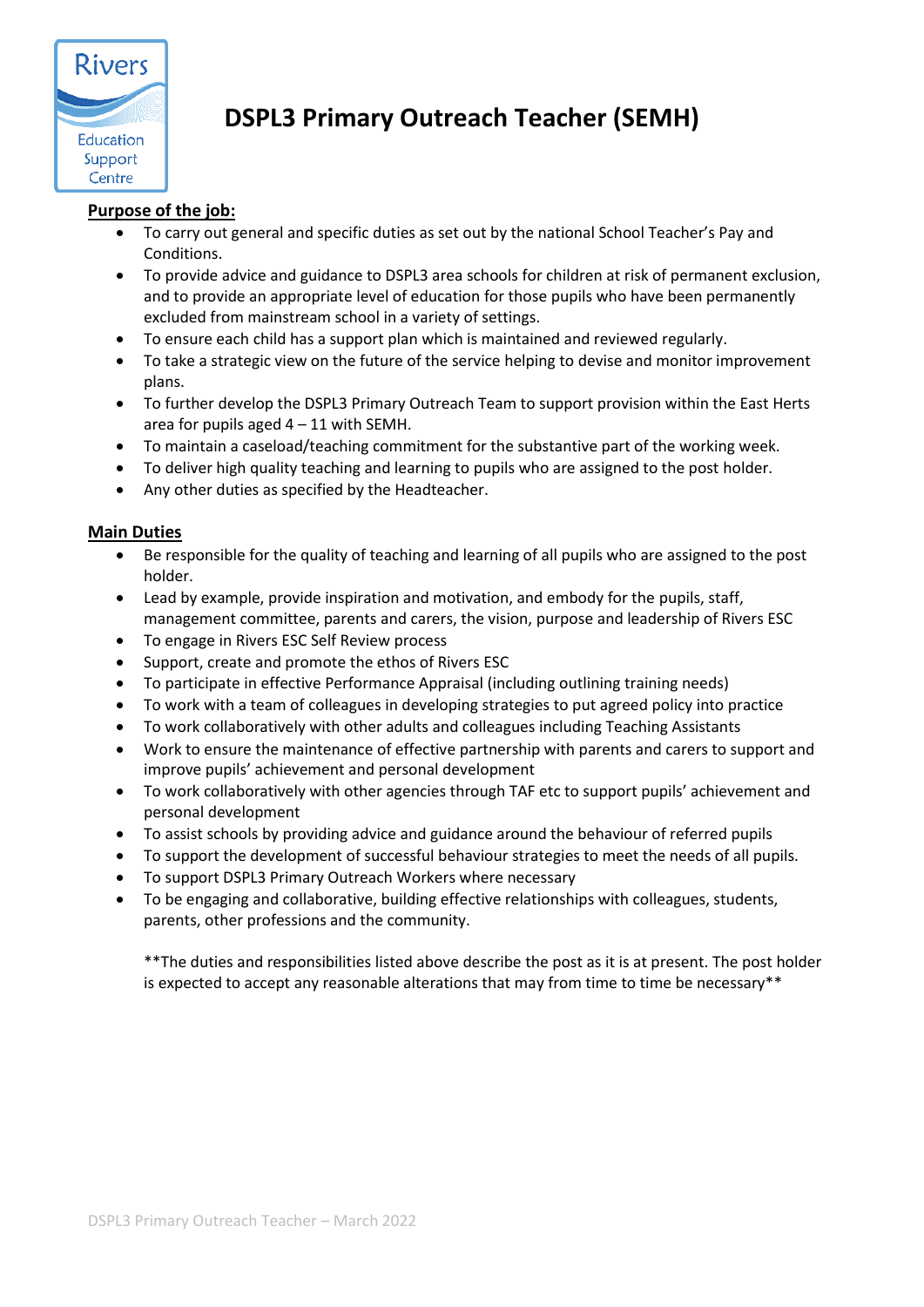## **Personal Specification:**

| <b>Essential</b>                                                                                                                                                                                                                                                                                                                                                                                                                                                                  | <b>Desired</b>                                                                                                                                                                                                                                                                                           |
|-----------------------------------------------------------------------------------------------------------------------------------------------------------------------------------------------------------------------------------------------------------------------------------------------------------------------------------------------------------------------------------------------------------------------------------------------------------------------------------|----------------------------------------------------------------------------------------------------------------------------------------------------------------------------------------------------------------------------------------------------------------------------------------------------------|
| <b>Experience</b><br>Substantial experience as a practitioner<br>٠<br>with demonstrable evidence of supporting<br>children and young people with SEMH at<br>KS1 and KS2.<br>Confidence in using a child centred<br>٠<br>approach to work through planning<br>teaching and evaluating practices<br>Experience of a wide range of teaching<br>children with additional needs including<br>SEMH, ASD and ADHD                                                                        | Preparing for EHCP requests and annual reviews<br>$\bullet$<br>Preparing documents and attending safeguarding<br>meetings at CIN and CP level<br>Knowledge & experience of Hertfordshire STEPS<br>$\bullet$<br>Writing risk reduction plans<br>$\bullet$<br>Knowledge of "Roots and Fruits"<br>$\bullet$ |
| <b>Qualifications:</b><br>QTS in Primary teaching<br>٠<br>Recent Hertfordshire STEPS training<br>Recent safeguarding training<br><b>Skills</b><br>Excellent IT skills - experience of Microsoft<br>$\bullet$<br>Office applications<br>The ability to deliver group work<br>٠<br>Confidence in delivering therapeutic<br>٠<br>approaches in an informed and empathetic<br>manner<br>Confidence in upskilling and modelling<br>٠                                                   | Knowledge, training and experience in Nurture<br>principals<br>First Aid qualification                                                                                                                                                                                                                   |
| positive behaviour support interventions<br>Able to communicate orally and in written<br>form to other professionals<br><b>Work-based Knowledge:</b><br>Substantial understanding of SEMH<br>Substantial knowledge of effective SEMH-<br>specific interventions<br>Coherent understanding of Hertfordshire's<br>Universal, Targeted and Specialist support<br>services<br>The ability to make informed assessments<br>$\bullet$<br>of need, and to formulate appropriate<br>plans | A knowledge of Hertfordshire's Behaviour<br>Strategy<br>A knowledge of Hertfordshire's education system<br>A knowledge of local partnerships and support<br>networks                                                                                                                                     |

#### **In order to be successful in this role the post holder is required to show: Positive Outlook:**

- 1. Be an active ambassador for DSPL3 Team as part of Rivers both internally and externally
- 2. Be relied on to offer advice and guidance in SEMH and therapeutic interventions
- 3. Be an engaged and positive team member
- 4. Strive for and deliver excellence in own work
- 5. Think creatively and develop new ideas and strategies